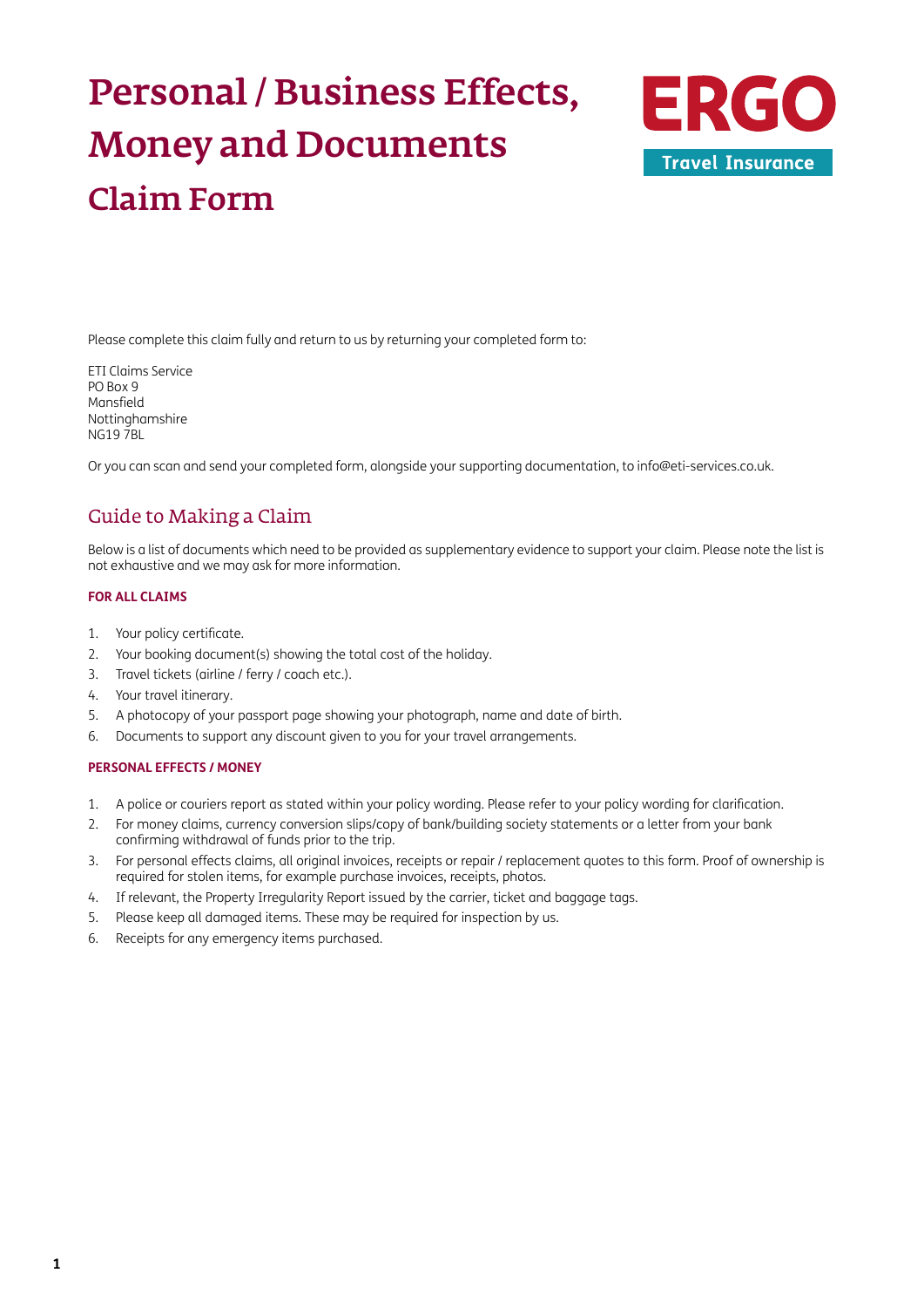## Personal details

| Title<br>Family name<br>Date of birth<br>Address                                   | Miss<br>Ms<br>Mr<br>Mrs<br>$M$ $M$<br>Y<br>Y<br>D<br>Y | Other<br>First name                                             |                                            |
|------------------------------------------------------------------------------------|--------------------------------------------------------|-----------------------------------------------------------------|--------------------------------------------|
| Daytime tel no.<br>Email address                                                   |                                                        | Post code<br>Evening tel no.<br>Occupation                      |                                            |
| Policy details                                                                     |                                                        |                                                                 |                                            |
| Company name<br>Policy number<br>Date of booking<br>Date of travel<br>Travel agent | M<br>$\mathbb{M}$<br>D<br>D<br>M<br>M                  | Date of issue<br>Destination<br>Date of return<br>Tour operator | If applicable<br>$D$ M<br>D<br>M<br>D<br>M |
| Claim details<br>Date of incident<br>Place of incident                             | MM<br>D                                                | Time                                                            |                                            |

Full details of how loss / damage occurred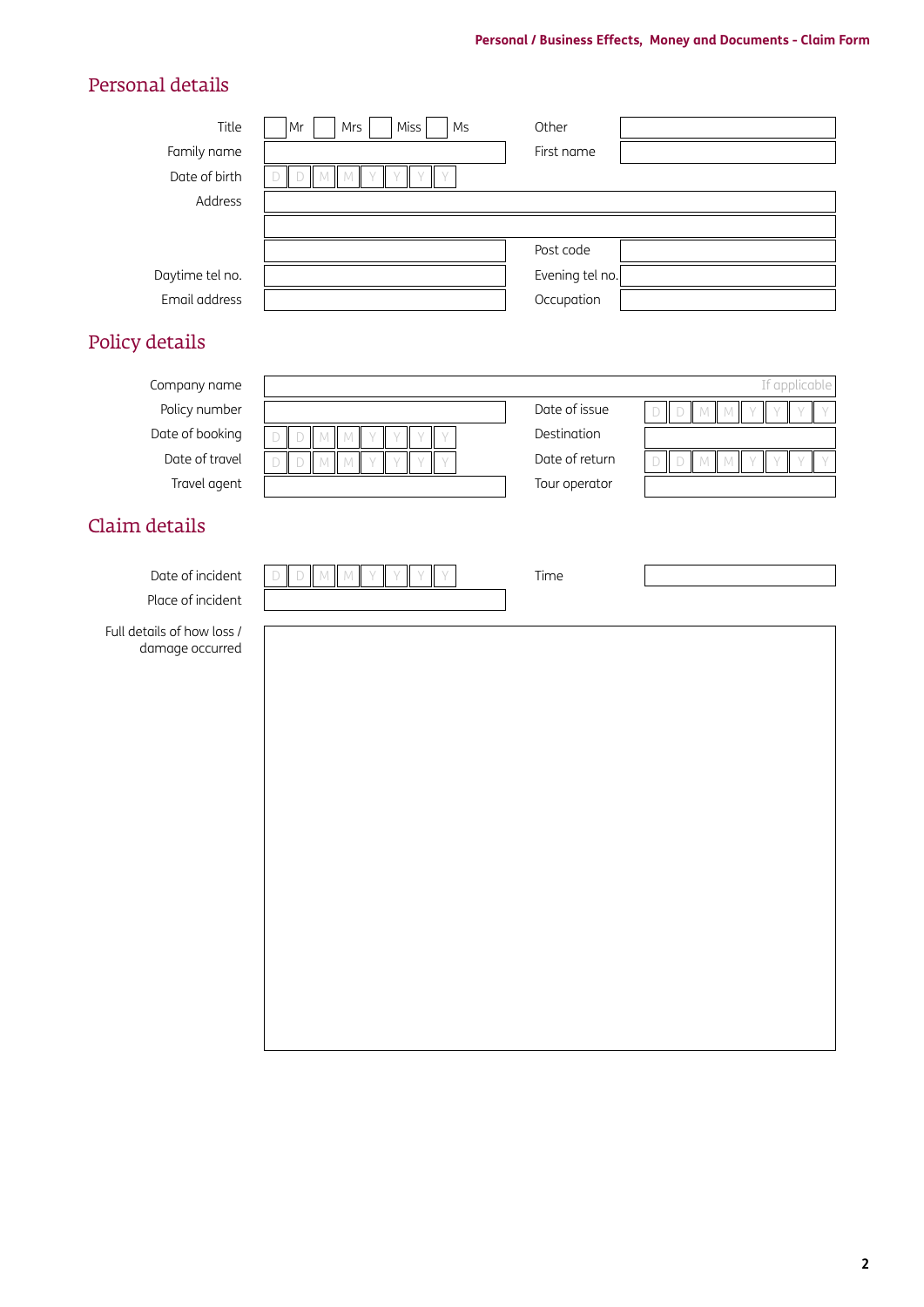## **Personal / Business Effects, Money and Documents - Claim Form**

| Which authorities<br>were notified                | Holiday rep<br>Airline<br>Shipping company<br>Police<br>Other             |
|---------------------------------------------------|---------------------------------------------------------------------------|
| If other please provide details                   |                                                                           |
| Date of repor                                     | Time<br>М                                                                 |
|                                                   | Please provide the original claims report provided by the authority above |
| Have you received a cash advance from any source? | No<br>Yes                                                                 |
| If 'Yes' please state amount                      | Received from                                                             |
|                                                   |                                                                           |
| Home contents insurer                             |                                                                           |
| Address                                           |                                                                           |
|                                                   |                                                                           |
|                                                   | Post code                                                                 |
| Telephone number                                  | Policy number                                                             |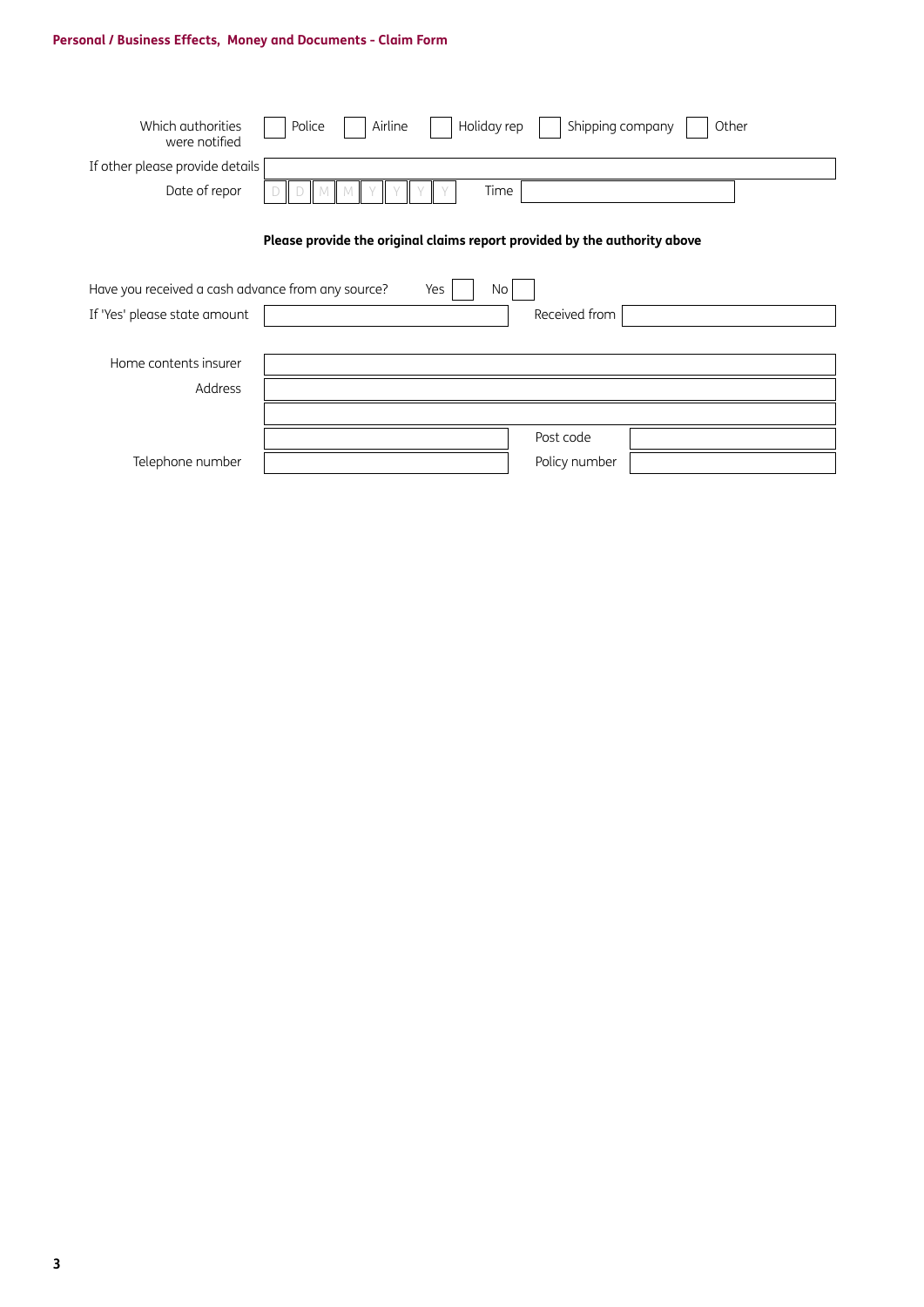## Information we need from you for possible recovery opportunities

Your Travel Policy has conditions attached whereby you must provide us with any information that assist any recovery actions. This is a standard practice in the insurance market and contributions made from other insurance cover serve to keep the costs of your premiums down. The information provided should not affect your renewal premiums or no claims discount.

Please answer the following questions and provide details as required. For questions that require a YES / NO response, please tick the appropriate boxes. Failure to do so may delay your claim.

| 1. Do you have a bank account?                                                                                                                                                                                                                                                       |                                             |  | Yes $\Box$          | No             |
|--------------------------------------------------------------------------------------------------------------------------------------------------------------------------------------------------------------------------------------------------------------------------------------|---------------------------------------------|--|---------------------|----------------|
| A bank account you hold may offer Travel Insurance cover as part of the benefits. Under no circumstances will your bank account<br>information be used other than to obtain a contribution from the Travel Insurance provider. This will not affect your bank account<br>in any way. |                                             |  |                     |                |
|                                                                                                                                                                                                                                                                                      | Name of bank (e.g. HSBC)<br>Type of account |  | Account holder name | Account number |
| Bank Account                                                                                                                                                                                                                                                                         |                                             |  |                     |                |

| 2. Was a credit card or debit card used to pay all or part of the trip cost?<br>(Certain credit or debit cards provide an element of travel cover) |             |                        | Yes $\Gamma$    | No <sub>1</sub> |
|----------------------------------------------------------------------------------------------------------------------------------------------------|-------------|------------------------|-----------------|-----------------|
|                                                                                                                                                    | Card issuer | Type of card e.g. Visa | Cardholder name | Card number     |
| Bank Account                                                                                                                                       |             |                        |                 |                 |

| 3. Do you have a Household Contents insurance policy?<br>(Some household contents policies provide an element of travel cover) |  | $Yes \mid$        | No <sub>1</sub> |
|--------------------------------------------------------------------------------------------------------------------------------|--|-------------------|-----------------|
| Name of Insurer                                                                                                                |  | Policyholder name | Policy number   |
| Bank Account                                                                                                                   |  |                   |                 |

| 4. Do you hold any Private Medical Insurance? |                 | Yes i             | No <sub>1</sub> |
|-----------------------------------------------|-----------------|-------------------|-----------------|
|                                               | Name of Insurer | Policyholder name | Policy number   |
| Bank Account                                  |                 |                   |                 |

| 5. Do you consider anyone to blame for the incident? | Yes [ | No |
|------------------------------------------------------|-------|----|
| If yes, please provide details.                      |       |    |
|                                                      |       |    |
|                                                      |       |    |
|                                                      |       |    |
|                                                      |       |    |

It is a condition of the policy and your responsibility to provide sufficient documentation to support your loss. Failure to provide the required documentation, including the details of any other insurances, will delay and may invalidate the claim.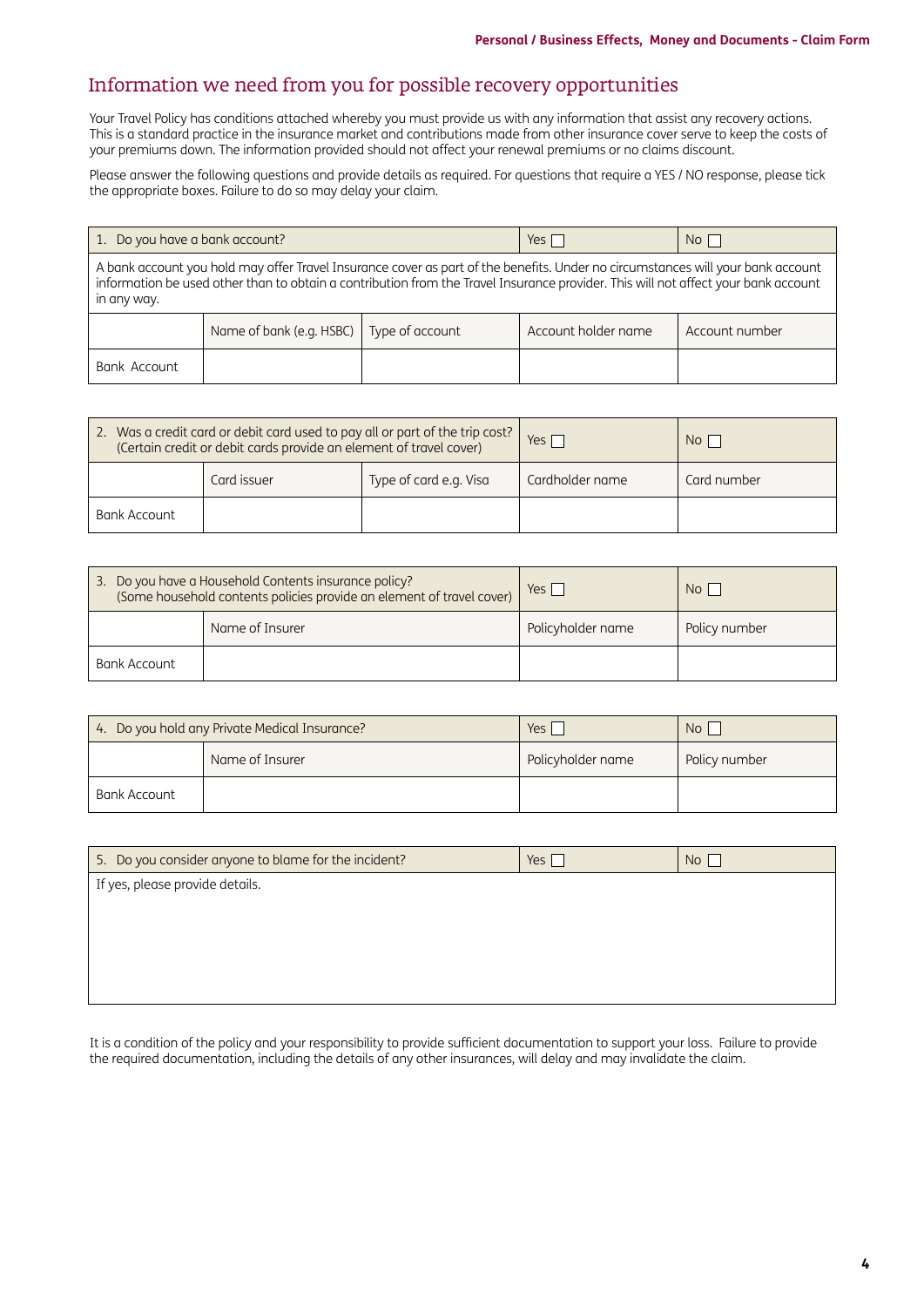## Particulars of claim

| Money and documents |                                                      |                      |                     |                        |                                             |                   |
|---------------------|------------------------------------------------------|----------------------|---------------------|------------------------|---------------------------------------------|-------------------|
| Owner               | Item<br>description<br>(including make<br>and model) | Place of<br>purchase | Date of<br>purchase | Original<br>price paid | Wear, tear and<br>depreciation<br>deduction | Amount<br>claimed |
|                     |                                                      |                      |                     |                        |                                             |                   |
|                     |                                                      |                      |                     |                        |                                             |                   |
|                     |                                                      |                      |                     |                        |                                             |                   |
|                     |                                                      |                      |                     |                        |                                             |                   |
|                     |                                                      |                      |                     |                        |                                             |                   |
|                     |                                                      |                      |                     |                        |                                             |                   |
|                     |                                                      |                      |                     |                        |                                             |                   |
|                     |                                                      |                      |                     |                        |                                             |                   |
|                     |                                                      |                      |                     |                        |                                             |                   |
|                     |                                                      |                      |                     |                        |                                             |                   |

Please continue on a separate sheet if necessary.

**Please ensure that in respect of all items being claimed for, you must provide proof of purchase. Estimates for replacement are not acceptable. We will, however, accept a certified copy of an original receipt.**

**You are also requested to forward original travel tickets, baggage tags, invoices etc. to verify your travel arrangements.**

## Previous claims

Have you ever made any previous claims of the type, and in respect of the type of property, being claimed for? Yes  $|$  No If 'Yes', please supply the following information:

| Money and documents |          |         |           |
|---------------------|----------|---------|-----------|
| Date                | Incident | Insurer | Reference |
|                     |          |         |           |
|                     |          |         |           |
|                     |          |         |           |
|                     |          |         |           |
|                     |          |         |           |
|                     |          |         |           |
|                     |          |         |           |
|                     |          |         |           |
|                     |          |         |           |
|                     |          |         |           |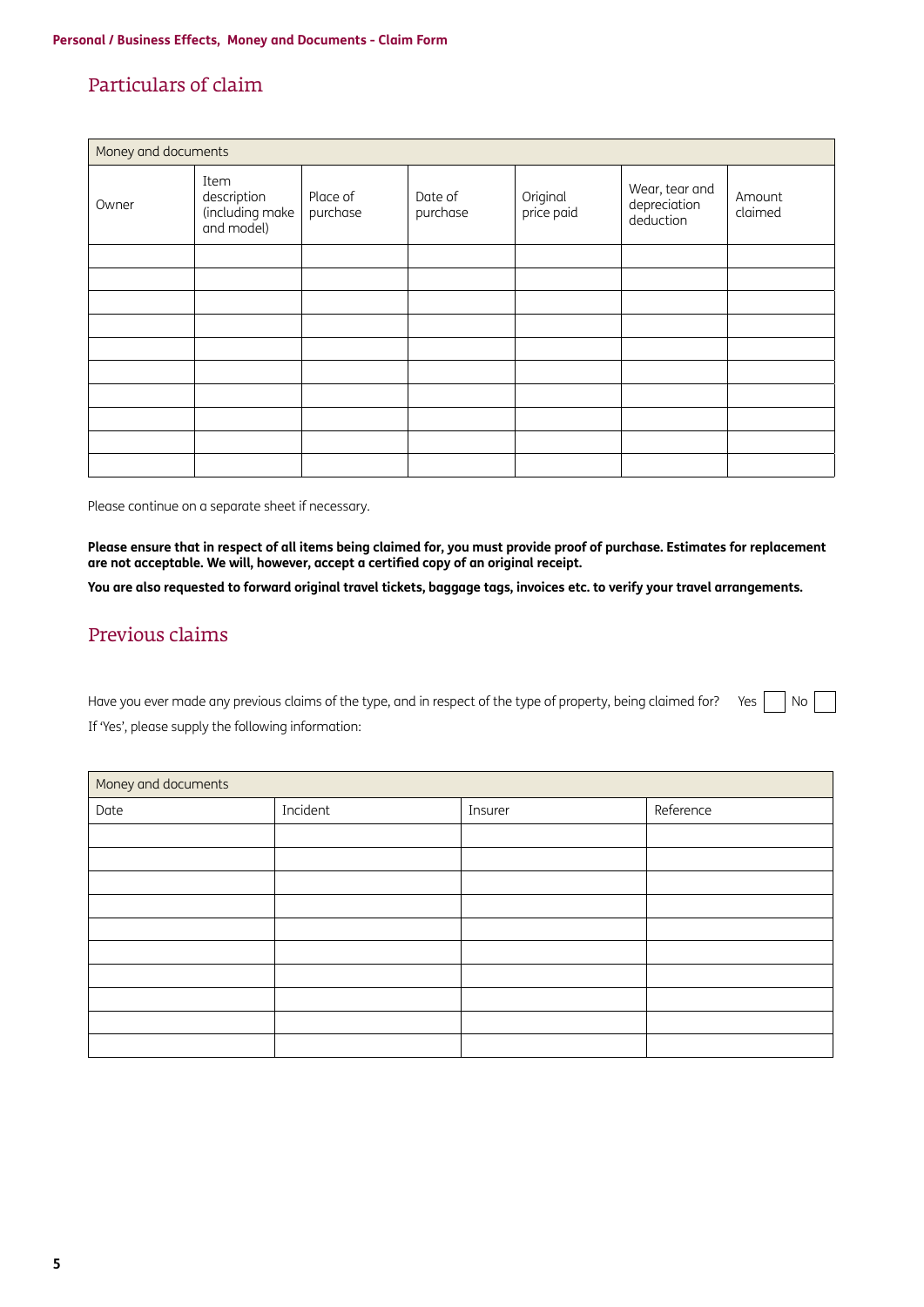## Claimants declaration and signature

- 1. I declare that all details and particulars given in respect of the claim(s) made herein constitute a true and accurate statement.
- 2. To the best of my knowledge and belief I have not omitted any material information which would affect the insurers assessment of this claim.
- 3. I confirm that where a claim or claims are made in respect of others, I have their full authority to act on their behalf. I also confirm that they have been advised that ERGO Travel Insurance Services Ltd (ETI) will not accept any liability if any payments are not distributed proportionately to the persons concerned.
- 4. I am aware that an insurance claim made in the knowledge that any element thereof is fraudulent is a criminal offence and that this will invalidate the policy and will render me liable to prosecution.
- 5. I consent to ETI:
	- a. recording, storing and using my personal data in an electronic record of this claim; and
	- b. sharing the record of this claim, including my personal data, with other insurers and interested parties as part of insurance industry anti-fraud initiatives; in accordance with the General Data Protection Regulation.

#### **I have read and understand the declaration above and included the necessary documents to substantiate my claim.**

| Claimant(s) full name(s)                  |                                                                                                                     |
|-------------------------------------------|---------------------------------------------------------------------------------------------------------------------|
| Clients signature                         | Date                                                                                                                |
|                                           | Full name of an authorised representative of the corporate policy holder (corporate and / or education group cover) |
|                                           |                                                                                                                     |
| Signature of authorised<br>representative | Date                                                                                                                |
| I / We authorise                          | to act on my behalf in this matter.                                                                                 |
| Client's signature                        | Date                                                                                                                |
|                                           |                                                                                                                     |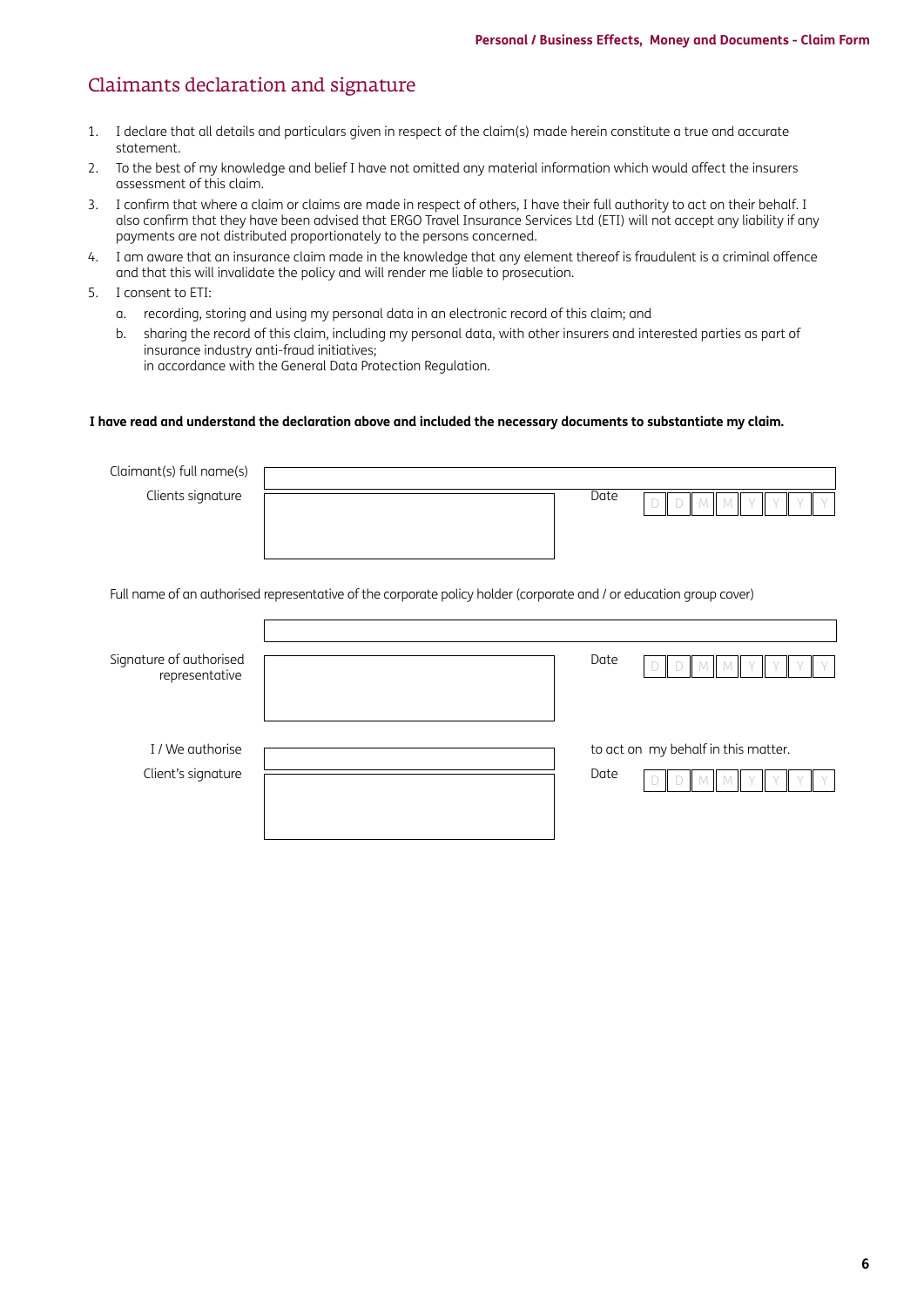## Confidentiality and data protection

#### **Consent**

We will only use Your personal data when the law allows Us to. Most commonly We will use Your personal data under the following two circumstances:

- 1. When You gave explicit Consent for Your personal data, and that of others insured under Your Policy, to be collected and processed by Us in accordance with this Data Protection Notice.
- 2. Where We need to perform the contract which We are about to enter into, or have entered into with You.

### **How We use Your Personal Data**

We use Your personal data for the purposes of providing You with insurance, handling claims and providing other services under Your Policy and any other related purposes (this may include underwriting decisions made via automated means). We also use Your personal data to offer renewal of Your Policy, for research or statistical purposes and to provide You with information, products or services that You request from Us or which We feel may interest You. We will also use Your personal data to safeguard against fraud and money laundering and to meet Our general legal or regulatory obligations.

We collect and process Your personal data in line with the General Data Protection Regulation and all other applicable Data Protection legislation. The Data Controller is ETI. For the purposes of handling claims the Data Processor is ETI.

#### **Special Categories of Personal Data**

Some of the personal data You provide to Us may be more sensitive in nature and is treated as a Special Category of personal data. This could be information relating to health or criminal convictions, and may be required by Us for the specific purposes of underwriting or as part of the claims handling process. The provision of such data is conditional for Us to be able to provide insurance or manage a claim. Such data will only be used for the specific purposes as set out in this notice.

#### **Sharing Your Personal Data**

We will keep any information You have provided to Us confidential. However, You agree that We may share this information with Great Lakes Insurance SE and other companies within the ERGO Group and with third parties who perform services on Our behalf in administering Your Policy, handling claims and in providing other services under Your Policy. Please see Our Privacy Policy [\(www.ergotravelinsurance.co.uk/ergo-privacy-statement](http://www.ergotravelinsurance.co.uk/ergo-privacy-statement)) for more details about how We will use Your information.

We will also share Your information if We are required to do so by law, if We are authorised to do so by You, where We need to share this information to prevent fraud.

We may transfer Your personal data outside of the European Economic Area ("EEA"). Where We transfer Your personal data outside of the EEA, We will ensure that it is treated securely and in accordance with all applicable Data Protection legislation.

#### **Your Rights**

You have the right to ask Us not to process Your personal data for marketing purposes, to see a copy of the personal information We hold about You, to have Your personal data deleted (subject to certain exemptions), to have any inaccurate or misleading data corrected or deleted, to ask Us to provide a copy of Your personal data to any controller and to lodge a complaint with the local data protection authority.

The above rights apply whether We hold Your personal data on paper or in electronic form.

Your personal data will not be kept for longer than is necessary. In most cases this will be for a period of seven years following the expiry of the insurance contract, or Our business relationship with You, unless We are required to retain the data for a longer period due to business, legal or regulatory requirements.

#### **Further Information**

Any queries relating to how We process Your personal data or requests relating to Your Personal Data Rights should be directed to:

Data Protection Officer, ETI, Afon House, Worthing Road, Horsham, RH12 1TL, United Kingdom

Email: [dataprotectionofficer@ergo-travel.co.uk](mailto:dataprotectionofficer%40ergo-travel.co.uk?subject=) Phone: +44 (0) 1403 788 510